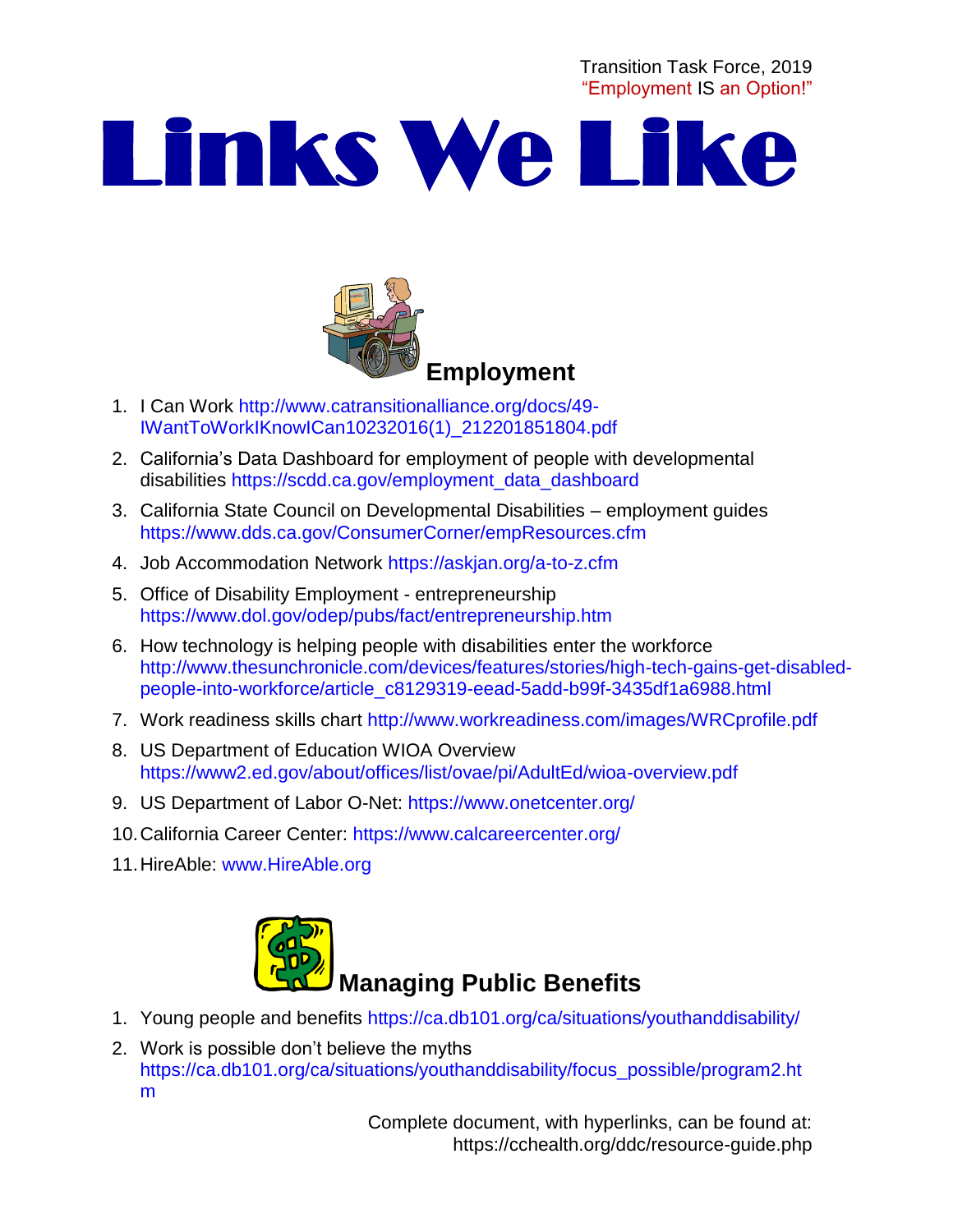

- 1. Center for Parent Information and Resources <https://www.parentcenterhub.org/whatiscpir/>
- 2. Think College:<https://thinkcollege.net/>
- 3. Diagnostic Center for special education [www.dcn-cde.ca.gov/](http://www.dcn-cde.ca.gov/)
- 4. Teacher lesson plan resources [www.otan.dni.us/](http://www.otan.dni.us/)
- 5. Teaching tips for teachers [honolulu.hawaii.edu/intranet/committees/FacDevCom/guidebk/teachtip/teachtip.h](http://honolulu.hawaii.edu/intranet/committees/FacDevCom/guidebk/teachtip/teachtip.htm) [tm](http://honolulu.hawaii.edu/intranet/committees/FacDevCom/guidebk/teachtip/teachtip.htm)
- 6. Teachers vocational information center [www.khake.com/](http://www.khake.com/)



- 1. Care Parent Network transition guide [http://www.contracostaarc.com/assets/CARE/Moving\\_on\\_from\\_School\\_to\\_Adult](http://www.contracostaarc.com/assets/CARE/Moving_on_from_School_to_Adult_Life_10.pdf) [\\_Life\\_10.pdf](http://www.contracostaarc.com/assets/CARE/Moving_on_from_School_to_Adult_Life_10.pdf)
- 2. Northern California Diagnostic Center<http://www.dcn-cde.ca.gov/pgtt.html>
- 3. California Transition Alliance transition guide [http://www.catransitionalliance.org/docs/49-](http://www.catransitionalliance.org/docs/49-TransitionPlanningTheBasicsFall2017_104201794951.pdf) [TransitionPlanningTheBasicsFall2017\\_104201794951.pdf](http://www.catransitionalliance.org/docs/49-TransitionPlanningTheBasicsFall2017_104201794951.pdf)
- 4. Disability Rights California Transition guide <https://www.disabilityrightsca.org/system/files?file=file-attachments/556701.pdf>
- 5. Planning for life after school (Canadian) <http://www.inclusion.com/books/planningforlife.pdf>
- 6. U.S. Department of Labor Transition Guide [https://www2.ed.gov/about/offices/list/osers/transition/products/postsecondary](https://www2.ed.gov/about/offices/list/osers/transition/products/postsecondary-transition-guide-may-2017.pdf)[transition-guide-may-2017.pdf](https://www2.ed.gov/about/offices/list/osers/transition/products/postsecondary-transition-guide-may-2017.pdf)
- 7. Essential life skills for teens [http://www.catransitionalliance.org/docs/49-](http://www.catransitionalliance.org/docs/49-EssentialLifeSkillsforAllTeens_1029201591519.pdf) [EssentialLifeSkillsforAllTeens\\_1029201591519.pdf](http://www.catransitionalliance.org/docs/49-EssentialLifeSkillsforAllTeens_1029201591519.pdf)
- 8. Transition Resources for Students with Significant and Multiple Disabilities: [http://www.ou.edu/education/centers-and-partnerships/zarrow/transition](http://www.ou.edu/education/centers-and-partnerships/zarrow/transition-assessment---severe-disabilities)[assessment---severe-disabilities](http://www.ou.edu/education/centers-and-partnerships/zarrow/transition-assessment---severe-disabilities)
- 9. State Council on Developmental Disabilities Acronym List [https://scdd.ca.gov/wp](https://scdd.ca.gov/wp-content/uploads/sites/33/2016/10/SCDD-List-of-Acronyms.pdf)[content/uploads/sites/33/2016/10/SCDD-List-of-Acronyms.pdf](https://scdd.ca.gov/wp-content/uploads/sites/33/2016/10/SCDD-List-of-Acronyms.pdf)

Complete document, with hyperlinks, can be found at: https://cchealth.org/ddc/resource-guide.php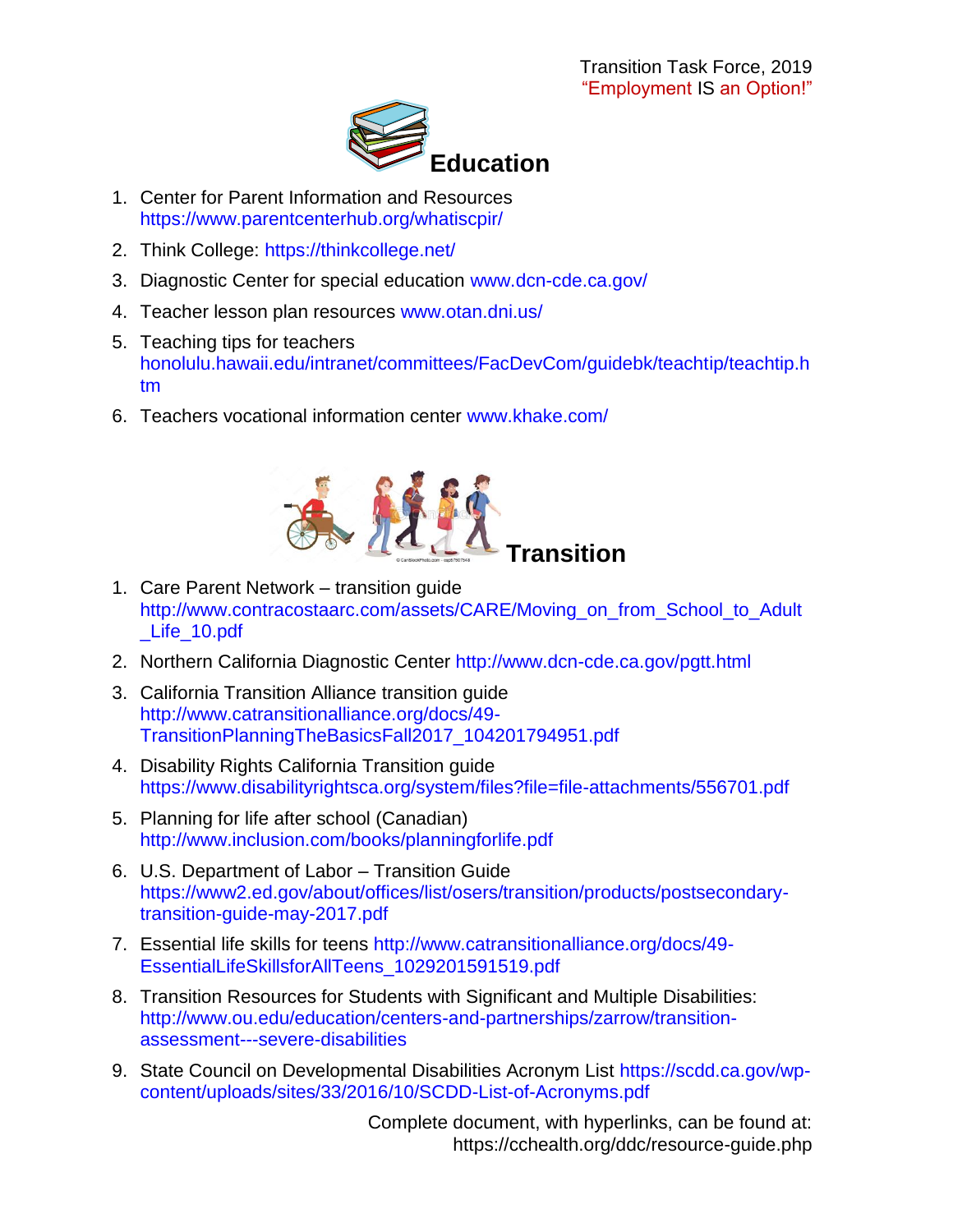

## **Independent Living**

- 1. California Foundation for Independent Living Centers<http://www.cfilc.org/>
- 2. California State Independent Living Council (SILC) [www.calsilc.org](http://www.calsilc.org/)
- 3. Independent Living Resource Center Contra Costa<http://www.ilrscc.org/>
- 4. Center for Independent Living [www.cilberkeley.org](http://www.cilberkeley.org/)
- 5. Community for Resources for Independent Living http [www.cril-online.org/](http://www.cril-online.org/)
- 6. Disability Rights Education and Defense Fund [www.dredf.org/](http://www.dredf.org/)
- 7. People First [www.peoplefirstca.org/](http://www.peoplefirstca.org/)
- 8. Protection and Advocacy [www.pai-ca.org/](http://www.pai-ca.org/)
- 9. World Institute on Disability [www.wid.org/](http://www.wid.org/)
- 10.In Home Supportive Services consumer handbook <http://www.cdss.ca.gov/agedblinddisabled/res/pdf/ConsumerHandbook.pdf>
- 11.Future planning [www.uic.edu/orgs/idhd/files/Briefs/SibsFuturePlanning.pdf](http://www.uic.edu/orgs/idhd/files/Briefs/SibsFuturePlanning.pdf)



- 1. 60 Minutes video on how iPad's assist youth with ASD communicate <https://www.youtube.com/watch?v=W3N1lVp27tU>
- 2. California Phones: free accessible telephones<http://www.californiaphones.org/>
- 3. Assistive Technology Network [www.atnet.org/](http://www.atnet.org/)
- 4. Alliance for Technology Access (ATA)<http://www.ataccess.org/>
- 5. Center for Assessable Technology [www.cforat.org/](http://www.cforat.org/)
- 6. Microsoft accessibility features<https://www.microsoft.com/en-us/accessibility/>
- 7. Parents Helping Parents [https://www.php.com/assistive-technology-itech](https://www.php.com/assistive-technology-itech-center/)[center/](https://www.php.com/assistive-technology-itech-center/)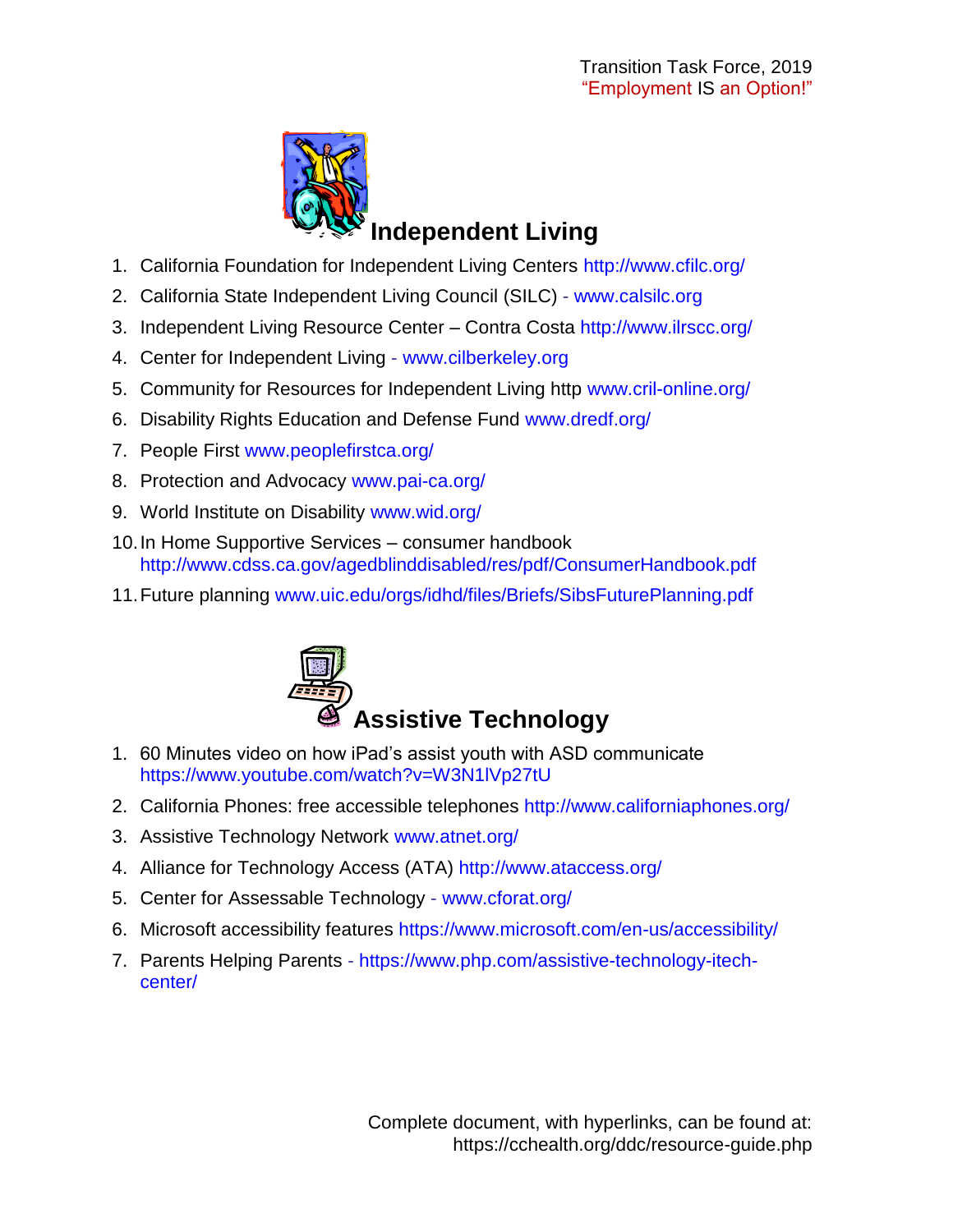

- 1. Bay Area Outreach & Recreation Program (BORP) [www.borp.org](http://www.borp.org/)
- 2. Best Buddies International [www.bestbuddies.org](http://www.bestbuddies.org/)
- 3. East Bay Regional Park District Accessible Activities<https://www.ebparks.org/parks/accessibility/default.htm#OPDMD>
- 4. Nature and outdoor sports for people with disabilities [www.etctrips.org/](http://www.etctrips.org/)
- 5. Special Olympics, Northern California<https://www.sonc.org/>
- 6. National Institute of Art and Disabilities [www.niadart.org](http://www.niadart.org/)



- 1. Transition from pediatric to adult healthcare a student guide [http://www.acphd.org/media/121171/transition\\_health\\_care.pdf](http://www.acphd.org/media/121171/transition_health_care.pdf)
- 2. Alta Bates/Summit Disabled Community Health Clinic http://www.altabatessummit.org/rehab/outpatient/disabledclinic.html
- 3. Centers for Disease Control information on Developmental Disabilities [www.cdc.gov/ncbddd/dd/default.htm](http://www.cdc.gov/ncbddd/dd/default.htm)



#### **East Bay Resources**

- 1. Care Parent Network<http://www.contracostaarc.com/html/care.html>
- 2. Contra Costa Developmental Disabilities Council [www.cchealth.org/groups/ddc/](http://www.cchealth.org/groups/ddc/)
- 3. Alameda County Developmental Disability Planning and Advisory Council [www.acphd.org/user/services/AtoZ\\_PrgDtls.asp?PrgId=32](http://www.acphd.org/user/services/AtoZ_PrgDtls.asp?PrgId=32)
- 4. Regional Center of the East Bay [www.rceb.org](http://www.rceb.org/)
- 5. State Council on Developmental Disabilities, Bay Area Office <https://scdd.ca.gov/bayarea/>

Complete document, with hyperlinks, can be found at: https://cchealth.org/ddc/resource-guide.php